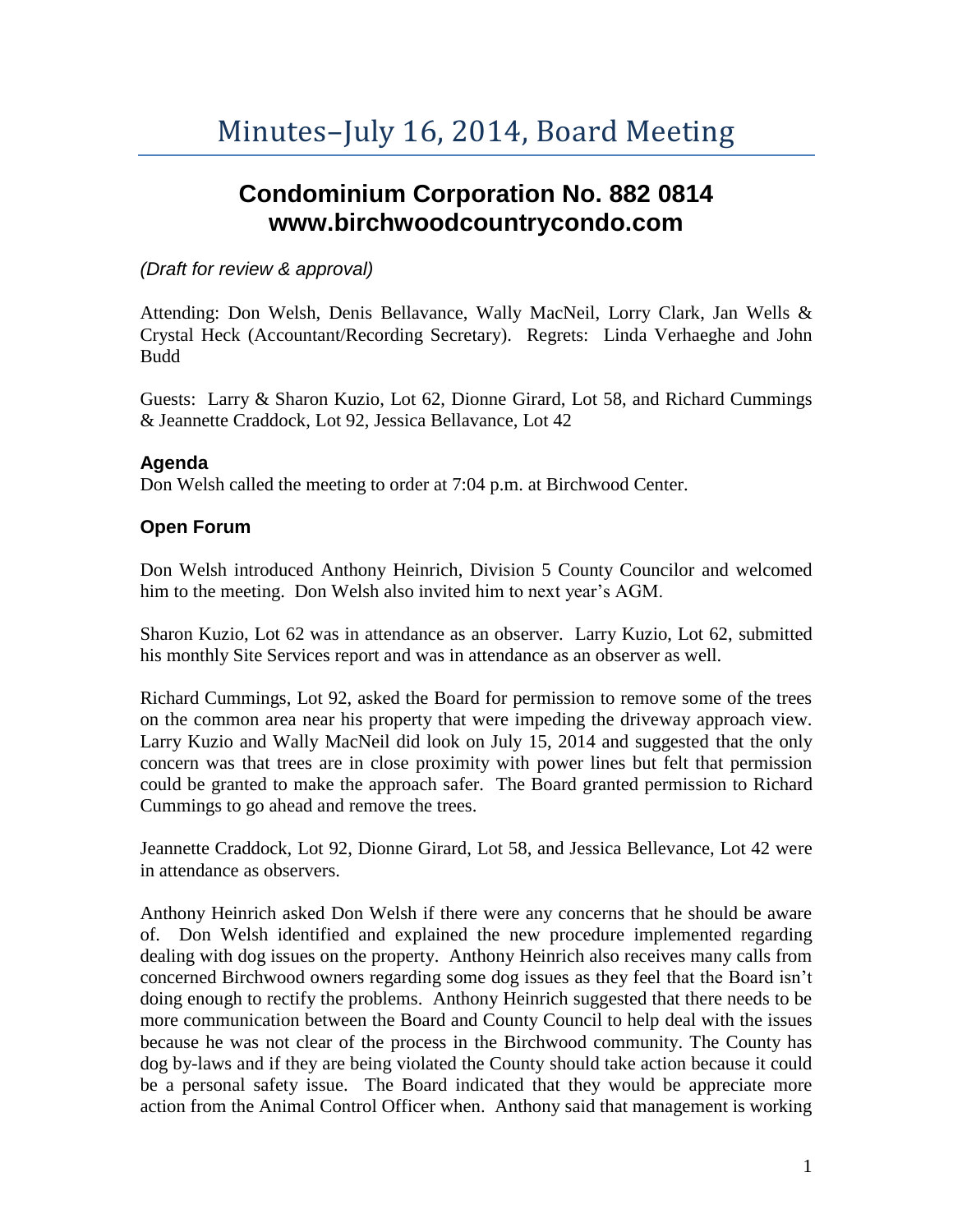on resolving this issue as well. He agreed that the best way to handle the situation is to document times, take pictures and report incidents. The Board again encourages the residents to call the County Animal Control officer as well as notifying Larry Kuzio. Anthony was provided Larry's contact information to report any incidents that he receives and reports to the County Animal Control. Both parties agreed there needs to be on going communication between the Board and Brazeau County regarding dog issues and any other concerns that the Board feels that the Brazeau County is able to assist.

Don Welsh asked Anthony Heinrich about why the Birchwood bridge was inspected by the Brazeau County. Anthony Heinrich explained that a concerned resident requested that the County take a look at this bridge and Anthony reacted to the resident and notified Brazeau County Council because he felt this could have been a safety issue. He recognizes that he should have contacted the Board first to discuss the concerns and apologized for not doing so. Don Welsh asked if the Board would be able to see what was said on the inspection report that the County received. The Board has Keystone hired every 5 years to do a bridge inspection as part of the reserve study.

There was also some discussion regarding the possibility of the Brazeau County assisting with the financing for the playground at Birchwood. Anthony Heinrich said that he is working with council expressing that this area is no different than Lodgepole where they funded the playground and the village. There are 171 rate payers here at Birchwood and this playground would be used by the area residents. Next meeting for the Playground Enhancement Group is July 24, 2014 at 7 p.m. at the Birchwood Centre.

Concerns were raised again about speeding within Birchwood. Anthony Heinrich will check with the County police to see if they have jurisdiction to come in and do some monitoring. Although the County has a by-law regarding speed it may not include Birchwood. The Board will request the RCMP to do a periodic drive through.

The open forum was completed at 8:15 p.m.

## **Board Portion of Meeting**

Don Welsh called the Board portion of the meeting to order at 8:20 p.m. Wally MacNeil moved that the June 18, 2014 meeting minutes be accepted as presented, seconded by Denis Bellavance, CARRIED unanimously.

## **Water Report**

Rod Yakubow submitted the June reports including water usage for filing. Rod Yakubow changed the controls in Willow Ridge which was the cause of the water outage on July 11<sup>th</sup> but has not purchased a spare control as they are \$400. The Board will table the possibility of purchasing another one to next meeting when Rod Yakubow can be in attendance. Water usage for June was a total of 255,458 gallons and 20.5 gallons of chlorine used.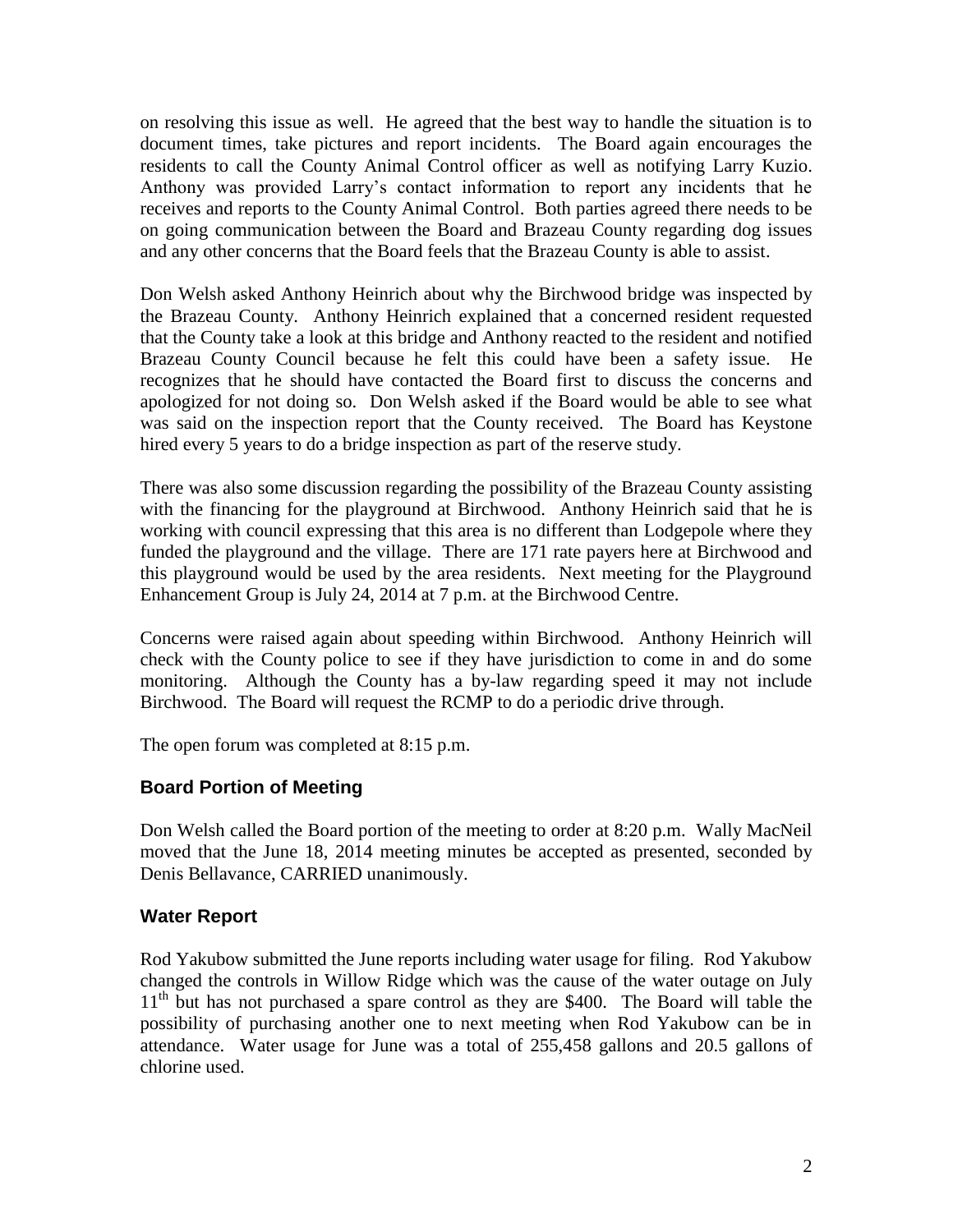## **Site services**

Larry Kuzio submitted his site services report. Included in his report were trees being removed in Cedar Glen, road grading and fixing potholes. Dust control was completed by Brazeau County on July 14, 2014. Larry Kuzio tried out the grader that was for sale and felt it was not in good enough condition for purchase as it had a few hydraulic leaks and motor leaks. Don Welsh has been checking the web for possible graders for sale and will continue to monitor. There were non-compliance letters sent to owners regarding dog complaints, unsightly yards needing to be cleaned up, and discussion on letter received from Brazeau County about a garage situated in front of the home. Larry Kuzio is still dealing with items being dropped off at the dumpster, tires, etc. that are not allowed. **Brazeau County is having a large item drop off (TV/computers) on August 30, 2014 at the Lindale transfer stations. This notice will be posted.**

## **Financial Report**

Crystal Heck will bring the May & June reports to the next meeting. May 2014 will need to be revised as there were some charges that were missed on the financials submitted last meeting. The Board gave permission to Crystal Heck to charge \$75 per estoppel going forward. Some of the delinquent accounts have been paid up to date. Crystal Heck will be sending out statements soon to update any owners that still have outstanding fees. Jan Wells as of today has received 94 cheques from owners to receive the discount, 10 have paid semi-annual and 20 have sent 12 post-dated cheques. Jan Wells will also purchase some spare toners for the office printer and fax machines. Crystal Heck brought the paperwork for Don Welsh to sign for the BMO. The Bank has asked us to update the organizational meeting to state Crystal Heck as recording secretary/accountant in both places for clarification for their records.

## **Brazeau County Liaison**

Lorry Clark was in touch with Councilor Anthony Heinrich and is pleased with the new relationship that the Board has with the county. She expressed appreciation for his attendance at tonight's meeting so that he could hear Board and residents concerns.

## **Enhancement Projects Committee**

Denis thanked the residents that attended the fun days that the committee put on. There were approximately 100 people on site at 1 p.m. and \$1000 plus was raised for the playground. Currently they have scheduled a banquet this fall and a Calahoo Meat fundraiser. The committee offered to pay for a pump out at the Centre for the use of the building. The Board felt that this wasn't necessary but thanked the committee for the offer.